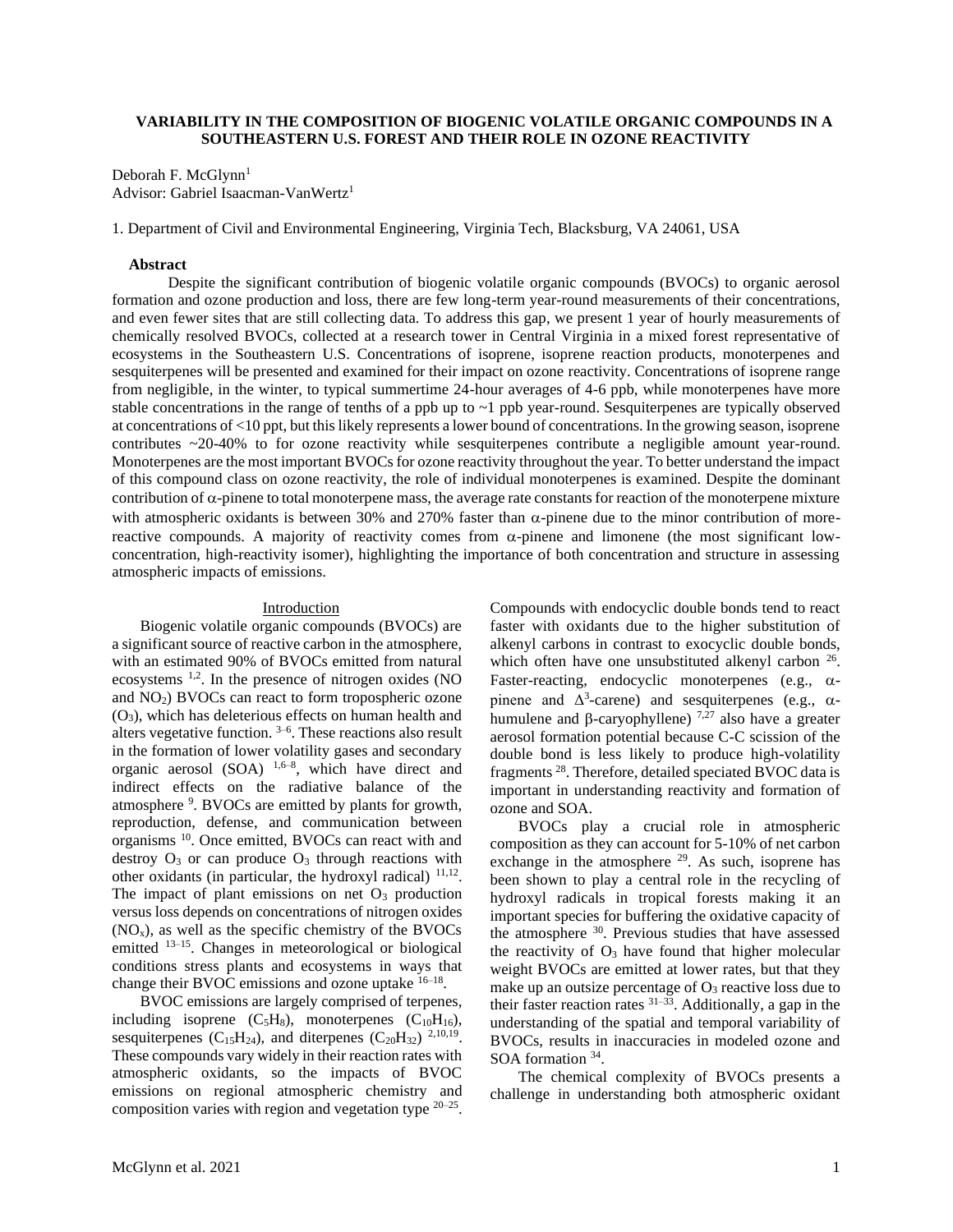interactions and SOA production and composition. This problem becomes more complex in a changing climate and subsequently, with changing ecosystems. For example, emissions have been found to increase during a forest thinning event  $35$  and decrease during times of severe drought and elevated  $CO<sub>2</sub>$  <sup>36</sup>. Additionally, increased herbivory has been shown to increase plant emissions and decrease the ratio of monoterpenes to sesquiterpenes emitted, which in turn affects  $SOA$ <br>production and composition  $18,37$  Therefore production and composition  $^{18,37}$ . Therefore, understanding oxidant budgets, SOA formation, and future changes to ecosystems and atmospheric composition requires a detailed chemical understanding of BVOCs.

To better understand the role of biogenic emissions with reactions of ozone, we present one year of temporally and chemically resolved measurements of BVOCs in a forest canopy representative of many ecosystems in the eastern and southeastern U.S. We examine here the temporal and seasonal patterns of BVOCs that drive ozone reactivity. The specific focus of this work is to understand the extent to which composition of major BVOC classes may vary, and how minor but reactive components may drive ozone chemistry. A major outcome of this work is an average characterization of monoterpenes that may allow model descriptions of this chemical class to be more representative of this environment.

## Methods

## Instrument location and operation

In-canopy BVOC concentrations were measured at the Virginia Forest Lab  $(37.9229)$ °N,  $78.2739$ °W), located in Fluvanna County, Virginia. The site is located on the east side of the Blue Ridge Mountains and receives some anthropogenic influence from Charlottesville, VA, located 25 km to the west of the site. The forest canopy is comprised predominantly of maple, oak and pine trees and is approximately 24 m tall. The site houses a 40-meter meteorological tower, with a climate-controlled, internet-connected lab at the bottom supplied by line power. The measurement period included in this work extends from September 15<sup>th</sup>, 2019 to September  $15<sup>th</sup>$ , 2020, though measurements are ongoing and are anticipated through at least 2021. All results describing seasonality are divided into two separate seasons based on approximate frost dates: the growing season (May-October) and non-growing season (November-April).

Figure 1 depicts the sampling and instrumentation configuration for the automated gas chromatographflame ionization (GC-FID) detector used to quantify BVOC concentrations (the "VOC-GC-FID"). Air is pulled from mid-canopy (~20 m above ground level) at 1300 sccm through a 1/4" ID Teflon tube in an insulated waterproof sheath held at 45°C. Ozone is removed from the sample using a sodium thiosulfate permeated quartz fiber filter <sup>38</sup> at the front of the inlet, which is replaced every 4-6 weeks. A subsample of  $\sim$ 70 sccm is concentrated onto a multibed adsorbent trap composed of : (in order of inlet to outlet) 10mg of Tenax TA, 20 mg of Carbopack X, and 20 mg of Carbopack B, with 15 mg of glass beads between each layer and at the inlet (form Sigma-Aldrich); prior work <sup>39</sup> used a trap composition and analytical system similar to this instrument to sample compounds between  $C_5$  and  $C_{14}$ . A custom-built LabVIEW program (National Instruments) operates the instrument for automated sample collection and analysis, with sample collected for 54.5 minutes of each hour (total sample volume: 3.8 L). Following sample collection, the trap is thermally desorbed under a helium backflush at  $140\pm10$  °C for 5.5 minutes, transferring analytes through a heated 6-port valve (150 <sup>o</sup>C) to the head of the gas chromatography column in a



Figure 1. A schematic of the VOC-GC-FID set up at Pace tower.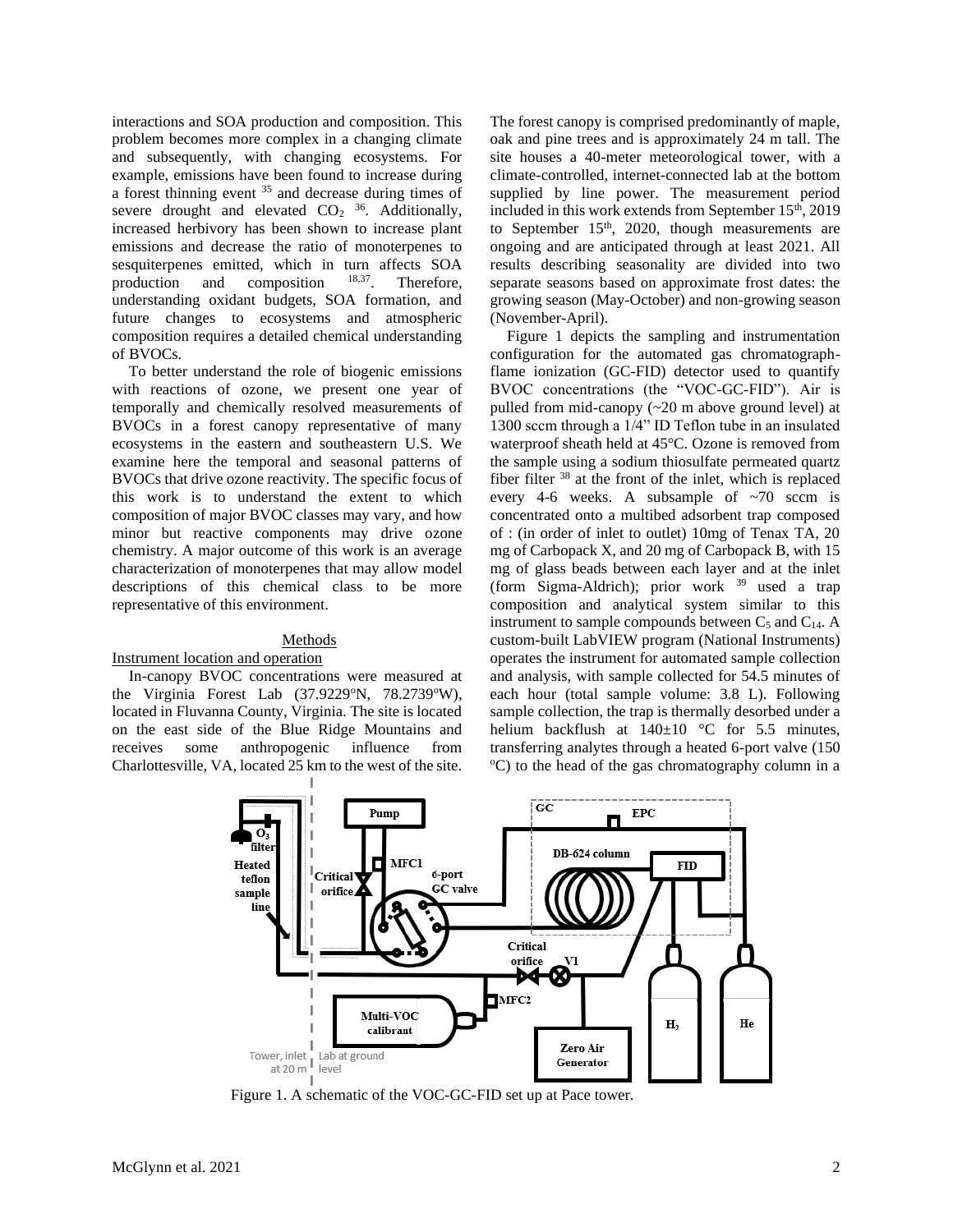GC oven (Agilent 7890B) with a helium flow rate of 5.5 sccm. GC analysis begins at the end of thermal desorption and proceeds throughout the subsequent sample collection, enabling hourly sample collection and analysis. Analytes in the sample are separated using a mid-polarity (DB-624) GC column (60m x 0.32mm x 1.8µm) and detected by a flame ionization detector (FID). Sample flow is controlled and measured by a mass flow controller (MFC1 in Figure 1, Alicat Scientific), and GC flow is controlled by an electronic pressure controller (EPC in Figure 1) on-board the GC. Ultrapure hydrogen and helium are provided from compressed gas cylinders (5.0 grade, AirGas) as FID fuel gas  $(H<sub>2</sub>)$ , FID makeup gas (He), and GC carrier gas (He). Air for the FID is generated onsite at 30 psig with a zero-air generator (Series 7000, Environics, Inc.).

#### Calibration and compound identification

For calibration, the sample inlet is overblown with ~1300 sccm zero air from the zero generator, optionally mixed with a multi-component calibrant (Apel-Riemer Environmental Inc.) at one of four different flows (generating four different concentrations of calibrantzero air mixtures). A calibration sample occurs each  $7<sup>th</sup>$ hour, rotating between zero air only, a calibrant at a fixed "tracking" concentration, and a calibrant at one of three other concentrations. Composition and pure concentration of the multi-component calibrant are 40.3 ppb isoprene, 4.35-17.60 ppb monoterpenes and sesquiterpenes, and diluted into zero air at flows of 10, 25, 50, and 100 sccm to generate dilutions of approximately 140, 60, 30, and 15 times respectively. Estimated limits of detection for isoprene, isoprene oxidation products, monoterpenes, and sesquiterpenes are 2.54 ppt, 4.29ppt, 2.18ppt, and 2.68 ppt, respectively. LOD was estimated as the concentration that would yield a chromatographic peak and calculated as three times the standard deviation of the noise in the chromatographic baseline 20 seconds prior to peak detection and added to the mean. Concentrations reported above these levels have an estimated uncertainty of 15%, primarily driven by uncertainty in chromatographic integration <sup>40</sup>. In most cases, concentrations calculated below these values are either reported as 0.0 ppt (in cases when peaks were too small to be integrated), or reported as calculated, but can be assumed to high substantial error.

While an FID provides nearly-universal quantification of analytes as a function of their carbon content 41,42, it does not provide any chemical resolution. To identify analytes in the samples, a mass spectrometer (MS, Agilent 5977) was deployed in October 2019 and September 2020 in parallel with the FID. Retention times of analytes detected by the two detectors were aligned using the retention time of known analytes (e.g., calibrants). Analytes were identified by mass spectral matching with the 2011 NIST MS Library and reported retention indices <sup>43</sup>. All analytes reported in this work matched the identified compound within the range of reported retention indices and with a cosine similarity of at least 0.85, which previous work has shown indicates a high probability of correct identification  $44$ . Data was analyzed using the freely-available TERN software packaged <sup>40</sup> within the Igor Pro 8 programming environment (Wavemetrics, Inc.).

## Atmospheric oxidant reactivity and reaction rate calculations

Reactivity of an individual BVOC and/or a BVOC class to ozone  $(O_3R)$  and is calculated as the sum of the products of the concentration and oxidation reaction rate of each BVOC, *i*:

$$
OxR_{\text{tot}}\left(s^{-1}\right) = \sum (k_{Ox+BVOCi}\left[BVOC_i\right])\tag{1}
$$

Published rate constants (units:  $cm<sup>3</sup>$  molec<sup>-1</sup> s<sup>-1</sup>) are used where available  $^{7,45,54,46-53}$  and otherwise calculated from structure-activity relationships using the Kwok and Atkinson structure activity relationships as implemented by the Estimation Program Interface provided by the U.S. Environmental Protection Agency 52,54,55

Table 1. Compound identities on example chromatogram

| Compound              |                  |      | Symbol Peak location $k_{O3}$ (cm <sup>3</sup> molec <sup>-1</sup> s <sup>-1</sup> ) |
|-----------------------|------------------|------|--------------------------------------------------------------------------------------|
| Isoprene              | I                | 308  | $1.27 \times 10^{-17}$ , a                                                           |
| Methyl Vinyl Ketone   | IRP1             | 504  | $1.00$ x $10^{-20, c}$                                                               |
| Methacrolein          | IRP <sub>2</sub> | 597  | $1.00$ x $10^{-20, c}$                                                               |
| Thujene               | M <sub>1</sub>   | 1397 | $6.20 \times 10^{-17}$ , e                                                           |
| Tricyclene            | M <sub>2</sub>   | 1409 | $\theta$                                                                             |
| $\alpha$ -pinene      | M <sub>3</sub>   | 1423 | $9.00 \times 10^{-17}$ , a                                                           |
| $\alpha$ -fenchene    | M <sub>4</sub>   | 1463 | $1.20 \times 10^{-17, c}$                                                            |
| camphene              | M <sub>5</sub>   | 1470 | $9.00 \times 10^{-19}$ , e                                                           |
| sabinene              | M6               | 1507 | $8.30 \times 10^{-17}$ , g                                                           |
| $\beta$ -pinene       | M <sub>7</sub>   | 1522 | $2.10 \times 10^{-17}$ , g                                                           |
| cymene                | M8               | 1608 | $\theta$                                                                             |
| limonene              | M9               | 1600 | $6.40 \times 10^{-16}$ , g                                                           |
| $\beta$ -phellandrene | M10              | 1620 | $1.80\ \mathrm{x}\ 10^{-16,\ \mathrm{g}}$                                            |
| $\gamma$ -terpinene   | M11              | 1648 | $1.40 \times 10^{-16}$ , g                                                           |
| $\alpha$ -cedrene     | S1               | 2257 | $2.78 \times 10^{-17, i}$                                                            |
| $\beta$ -cedrene      | S <sub>2</sub>   | 2279 | $1.20 \times 10^{-17, i}$                                                            |

<sup>a</sup> Atkinson et al. (2006), <sup>b</sup> Paulot et al. (2009), <sup>c</sup> Atkinson et al. (1990),  $^{\text{d}}$  Kerdouci et al. (2010),  $^{\text{e}}$  Pinto et al. (2007),  $^{\text{f}}$  Pfrang et al.  $(2006)$ , <sup>g</sup> Atkinson and Arey  $(2003)$ ,  $h$  Corchnoy and Atkinson  $(1990)$ , <sup>i</sup> Shu and Atkinson  $(1994)$ , <sup>j</sup> Estimated using King et al.  $(1999)$ , <sup>k</sup> U.S. Environmental Protection Agency (2012)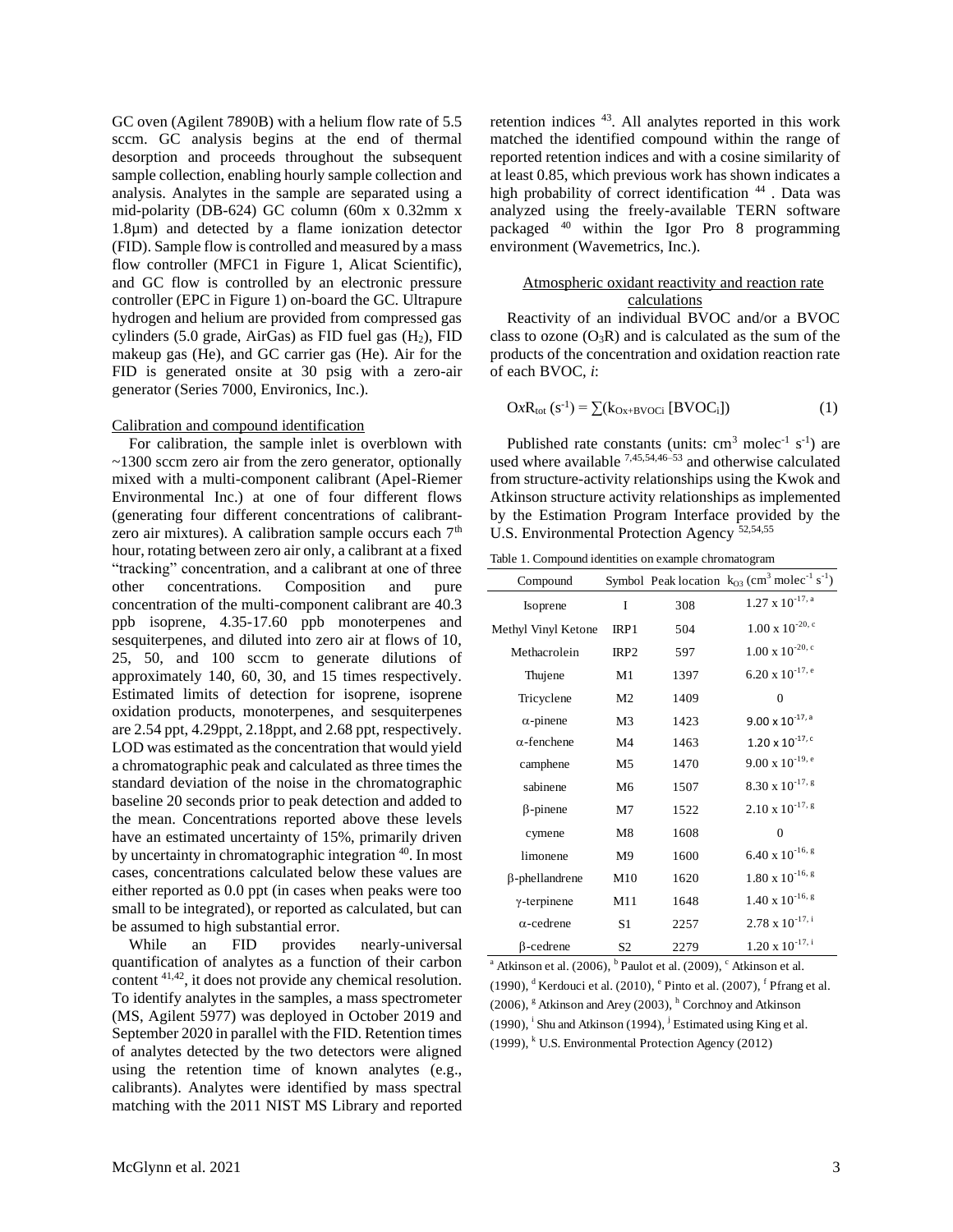

Figure 2. A typical GC chromatogram of sampled ambient air collected at the site. The compounds identified on the figure show the range of species found by the instrumental methods. These include isoprene (I), isoprene reaction products (IRP), monoterpenes (M), and sesquiterpenes (S).

Results and Discussion Temporal trends in BVOC concentrations

Observed and quantified BVOCs include isoprene, its oxidation products methyl vinyl ketone and methacrolein, eleven monoterpene species, and two sesquiterpene species. A sample chromatogram is show in Figure 2. The detected monoterpene species include α-pinene, β-pinene, β-phellandrene, camphene, limonene, tricyclene, fenchene, thujene, cymene, sabinene, and  $\gamma$ -terpinene (Table 1). The sesquiterpene species regularly detected include  $\alpha$ -cedrene and βcedrene, but are generally present at very low concentrations. Consequently, we expect that not all sesquiterpenes are captured by this instrument and



Figure 3. Binned hourly boxplots in the months of May-October and November-April for the three terpene classes, Isoprene, Monoterpenes, and Sesquiterpenes. The plots show the median value as a horizontal line, the bottom and top of each box indicates the  $25<sup>th</sup>$  and  $75<sup>th</sup>$  percentiles while the whisker represent 1.5 times the interquartile range. Each box represents the data for each hour of the day.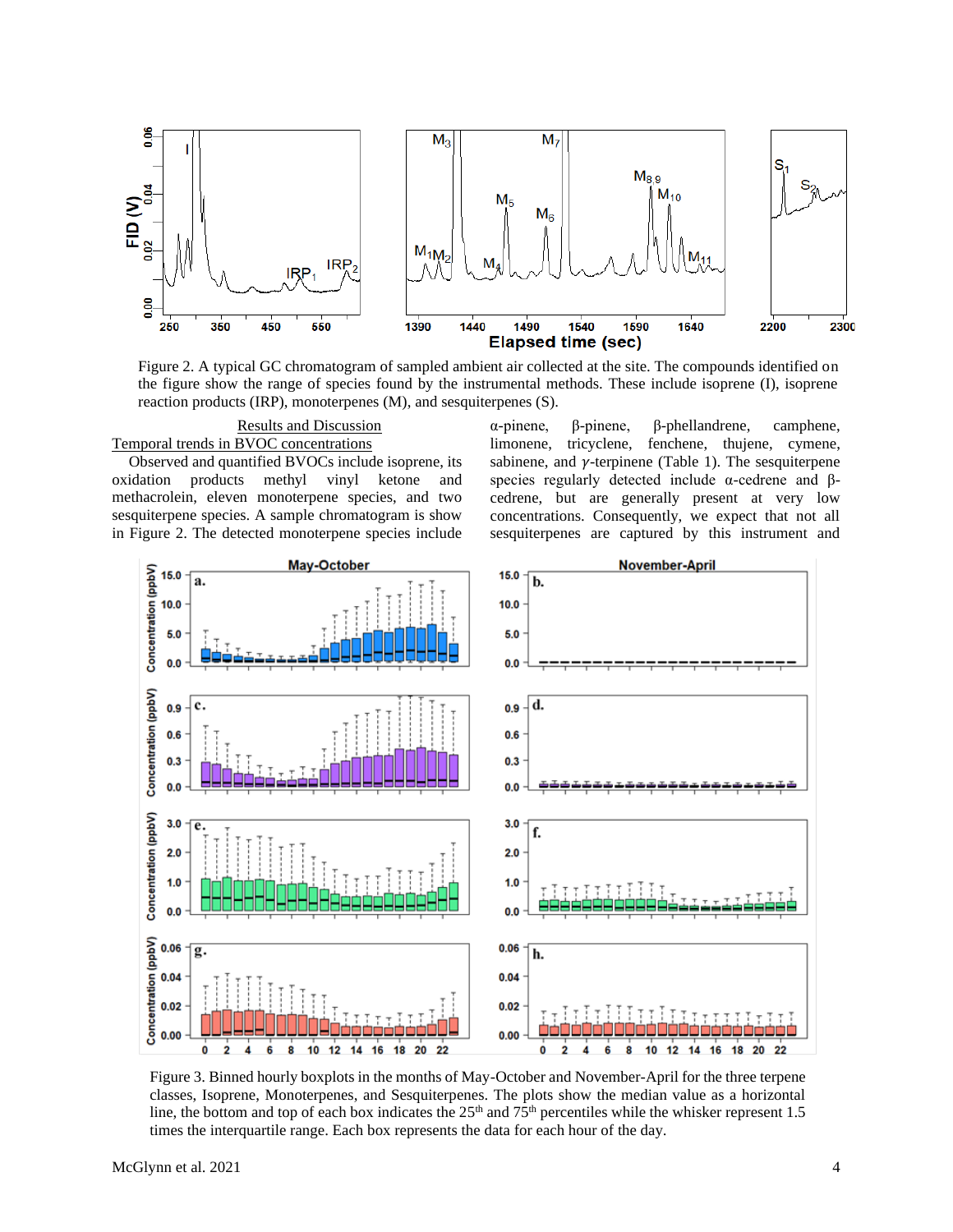caution that all reported concentrations of sesquiterpenes represent lower bounds.

Diurnal trends in concentrations during the growing season (May-October) and non-growing season (November-April) are shown in Figure 3 for isoprene, summed isoprene reaction products, summed monoterpenes, and summed sesquiterpenes ( $α$ - and  $β$ cedrene). All terpene classes exhibited the highest concentrations in the growing season (May-October). Isoprene and isoprene reaction products peak in late afternoon hours, as expected due to isoprene's light dependence 56–58. Isoprene concentrations and its reaction products were typically below limits of detection in the cold season, with little clear diurnal pattern. Average isoprene concentrations in the warm season were 1.26 ppb in the warm season, with a daytime average of 2.88 ppb and a nighttime average of 0.65 ppb. Warm season concentrations of isoprene reaction products were 0.27 ppb with a daytime average of 0.30 ppb and a nighttime average of 0.25 ppb, and a maximum observed 24-hour concentration of 1.00 ppb.

In contrast to isoprene, monoterpenes exhibit peak values in the evening hours, which is consistent with previously reported findings 59,60. Evening peak values were higher in the warm season than in the cold season. Additionally, daytime lows lasted for longer periods of time in the warm season than in the cold season due to longer daylight hours driving more photolytic reactions with OH radical and shorter-lasting nighttime boundary layers <sup>60</sup>. Hourly monoterpene concentrations ranged between 0.10 ppb and 2.94 ppb throughout the year, with the lowest values occurring in the cold season (Figure 3b). Mean values were 0.20 ppb in the non-growing season with a daytime average of 0.17 ppb and a nighttime average of 0.23 ppb. In the growing season mean values were 0.54 ppb, with a daytime average of 0.42 ppb and a nighttime average of 0.65 ppb in the growing season.

Sesquiterpene concentrations also exhibited peak diurnal concentrations in the evening in the warm season. Summed concentrations of sesquiterpenes (Figure 3g and 3h) includes only two species, and so represents a lower bound of possible total sesquiterpene concentrations. However, the limit of detection for sesquiterpenes is 2.68 ppt so other sesquiterpenes are unlikely to be present at concentrations significantly higher than this. Measured sesquiterpenes therefore do provide some insight into the total concentrations of sesquiterpenes. Mean sesquiterpene (i.e., sum of α- and β-cedrene) values ranged between 5.00 ppt in the nongrowing season with the mean daytime and nighttime values also 5.00 ppt. In the growing season, the mean



Figure 4. a) A timeseries of the total ozone reactivity  $(s<sup>-1</sup>)$  of all terpene classes, of the monoterpene class and, and the monthly mean of total ozone reactivity  $(s^{-1})$  and b) the contribution of each of the BVOC classes to ozone reactivity  $(s^{-1})$ .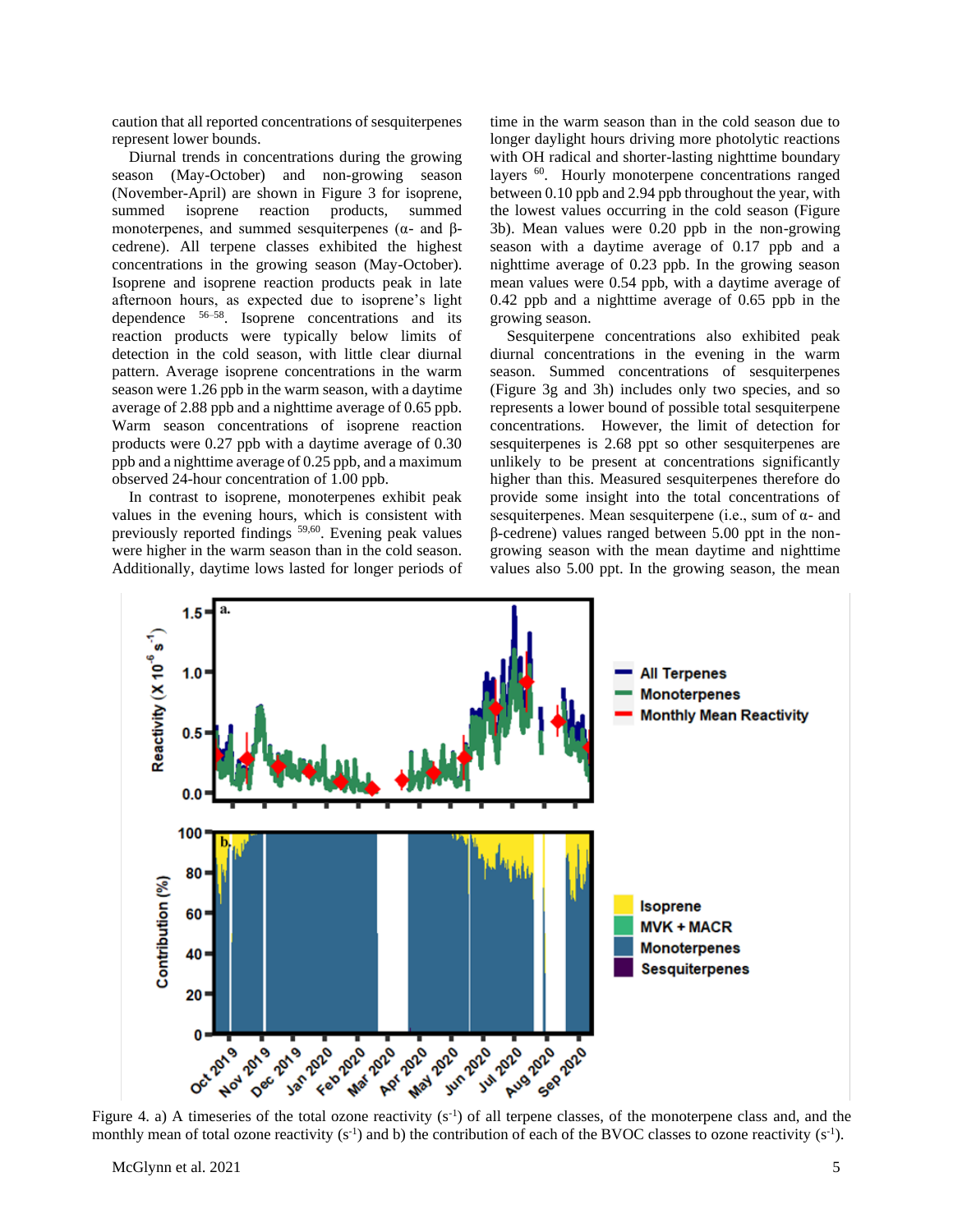sesquiterpenes was 7.00 ppt with a daytime mean of 6.00 ppt and a nighttime mean of 5.00 ppt. Outside the growing season, sesquiterpenes exhibited little discernable diurnal variability.

## Reactivity with atmospheric oxidants

#### Ozone reactivity

Reactivity of all detected terpenes with ozone is calculated and summed in Figure 4a while the amount that each terpene class contributes to total ozone reactivity is shown in Figure 4b. Total reactivity ranges between 0.1 x  $10^{-5}$  s<sup>-1</sup> and 1.5 x  $10^{-5}$  s<sup>-1</sup>, and is almost entirely dominated by monoterpenes, even during the warm season peak (monoterpenes:  $\sim$ 70 %), due to the relatively slow reaction rate of isoprene and its reaction products with ozone. Ozone reactivity decreases in the cold season due to both the decline in isoprene, and the decrease in monoterpenes. The measured isoprene reaction products and sesquiterpenes are not strongly reactive with ozone, and therefore contribute very little to ozone reactivity. However, unlike with OH reaction rates, O<sup>3</sup> reaction rates of sesquiterpenes are frequently orders of magnitude larger than dominant monoterpenes, so it is possible that low-concentration, highly reactive sesquiterpenes may still contribute non-negligibly to ozone reactivity. Important contributions by lowconcentration, high-reactivity sesquiterpenes have been previously shown in other environments, and cannot be excluded by these measurements  $11,31,64,65$ .

# Isomer composition of monoterpenes

Monoterpenes are detected year-round, but small changes in their compositional breakdown (i.e., relative contribution of different isomers) leads to important changes in their reactivity and chemistry. Total monoterpene 24-hour average concentrations ranged between 0.10 ppb and 2.00 ppb with the lowest concentrations occurring in the cold season daytime and highest concentrations occurring in the warm season nights (as shown in Figure 3). In Figure 5a-b, the eleven detected monoterpene species that could be identified are shown as their contribution to total monoterpene concentration averaged over a six-month period of May-October and November-April.

Relative contributions from monoterpene isomers are similar for the highest concentration species between the warm and cold seasons. At nearly all times,  $\alpha$ -pinene contributes the most followed by  $\beta$ -pinene, camphene, limonene, cymene.

The role of structure on atmospheric reactions is apparent and critical when considering the reactivity of monoterpenes with ozone. Despite its relatively low concentration, limonene is the greatest contributor to reactivity with ozone at 59% and 48% in the warm and cold season respectively (Figure 5c and 5d). Nearly all the rest of ozone reactivity is contributed by the



Figure 5. A breakdown of concentration in the warm and cold season (a. and b.) ozone (c. and d.), and nitrate reactivity  $(s^{-1})$ with all detected monoterpene species. \*Values were rounded to the nearest percent and values below 1% are not depicted.

dominant isomer  $\alpha$ -pinene (30% and 42%), with a minor contribution from  $\beta$ -phellandrene (5% and 4%),  $\beta$ pinene (2% and 2%), and  $\gamma$ -terpinene (1% and 1%), while the other isomers are either not reactive with ozone (cymene, tricyclene) or react very slowly with ozone (camphene). Though the general breakdown of ozone reactivity is qualitatively similar during both the growing and non-growing seasons, there are significant quantitative differences. Due to the greater contribution of limonene in the warm season compared to the cold season, the relative importance of limonene compared to α-pinene increases substantially in the growing season, from 1.25:1 to 2.1:1. Reactions of monoterpenes with ozone, at least in this canopy, are dominated by reactions with limonene, with a minor (but still important) contribution from α-pinene. The average ozone reaction rate with monoterpenes is more seasonal due to the changes in limonene, with a cold season low of  $k_{O3+MT}$  =  $4.38 \times 10^{-17}$  cm<sup>3</sup> molec<sup>-1</sup> s<sup>-1</sup> (only 35% higher than that of  $\alpha$ -pinene), and a growing season high of 1.25×10<sup>-16</sup> cm<sup>3</sup>·molec<sup>-1</sup>·s<sup>-1</sup> (1.5 times that of  $\alpha$ -pinene).

## **Conclusion**

Long-term BVOC collection is imperative to understanding SOA production and the ozone budget, but this is made difficult without robust measurement techniques that do not require significant maintenance. The use of an automated GC-FID adapted to collect air samples makes long-term collection of BVOCs in an unmonitored location possible. Using this method, we have collected and are continuing to measure a range BVOCs in the canopy of a forest representative of the Southeastern U.S.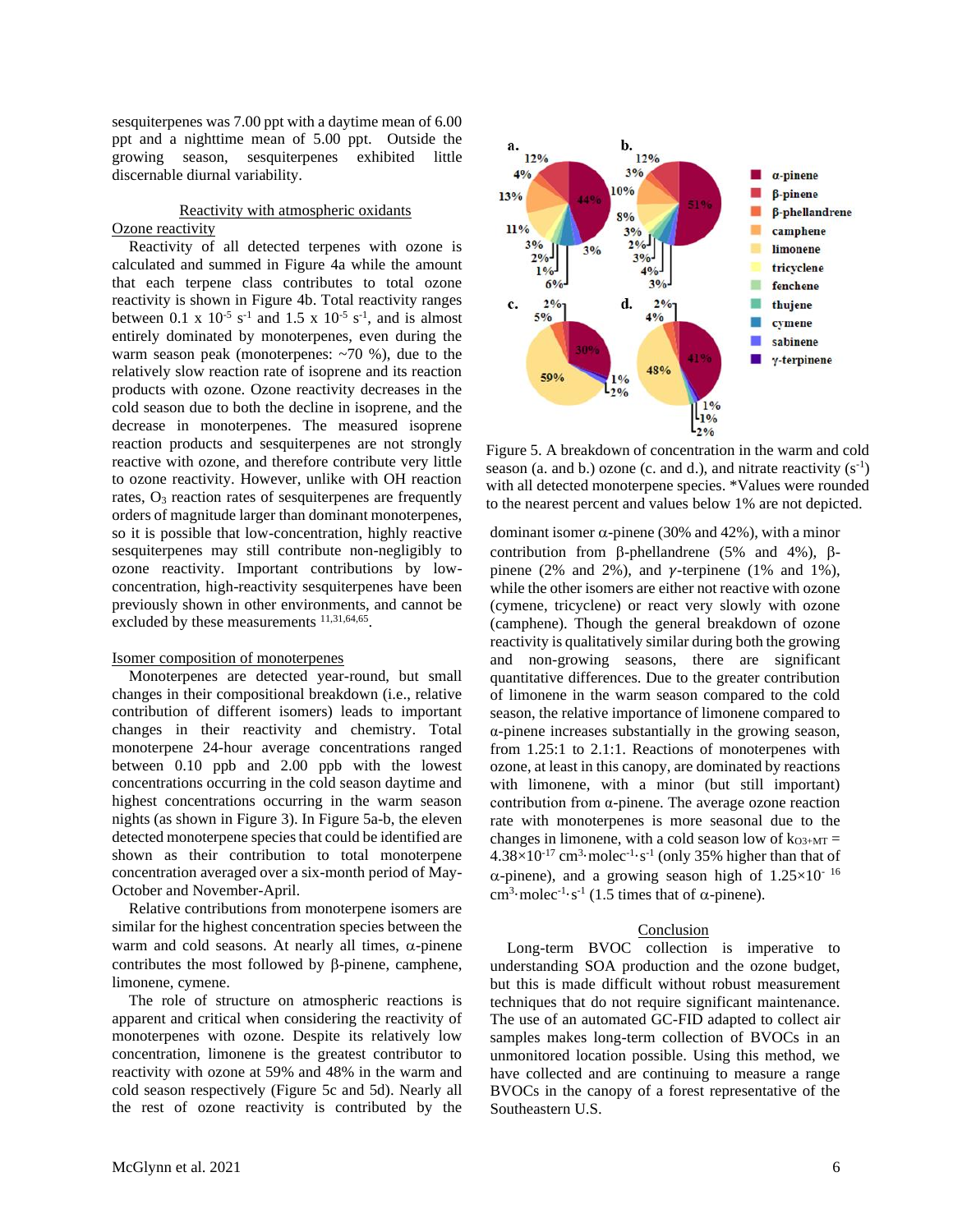From this study we have gained a greater understanding of the seasonality of BVOCs ranging from isoprene, isoprene reaction products, monoterpenes, and sesquiterpenes. Isoprene, isoprene reaction products, and sesquiterpenes were shown to be unimportant for ozone reactivity while monoterpenes were shown to be a major contributor. Monoterpenes are observed to be a diverse class of BVOCs with 11 identified compounds detected at the site year-round. However, while  $\alpha$ -pinene is the most dominant species, a few species with lower concentrations but high reactivities (particularly limonene and  $\beta$ -phellandrene) were found to be important contributors to ozone reactivity. The distribution of monoterpenes is qualitatively stable throughout the year, though some important quantitative differences are observed. Consequently, the distribution measured here may be a useful description of the "typical" monoterpene chemical class observed in mixed, temperate forests. The average reaction rates of the monoterpene class with ozone presented here therefore provide an improved means to estimate the reactions and impacts of monoterpenes in cases where isomer-resolved measurements are not available (e.g., when measured using direct-air-sampling mass spectrometers  $60,67$ ).

## **Acknowledgements**

This research was funded by the National Science Foundation (AGS 1837882). Tower maintenance and operation was supported in part by the Pace Endowment. D.F.M. L.E.R.B was supported in part by the Virginia Space Grant Consortium. The authors gratefully acknowledge the assistance of Koong Yi, Graham Frazier, and Bradley Sutliff in their support in upkeep and maintenance of the instrument at Pace Tower.

## References

- 1. Guenther, A. *et al.* A global model of natural volatile organic compound emissions. *J. Geophys. Res.* **100**, 8873–8892 (1995).
- 2. Guenther, A. B. *et al.* The model of emissions of gases and aerosols from nature version 2.1 (MEGAN2.1): An extended and updated framework for modeling biogenic emissions. *Geosci. Model Dev.* **5**, 1471–1492 (2012).
- 3. Lim, S. S. *et al.* A comparative risk assessment of burden of disease and injury attributable to 67 risk factors and risk factor clusters in 21 regions, 1990-2010: A systematic analysis for the Global Burden of Disease Study 2010. *Lancet* **380**, 2224–2260 (2012).
- 4. Avnery, S., Mauzerall, D. L., Liu, J. & Horowitz, L. W. Global crop yield reductions due to surface ozone exposure: 1. Year 2000 crop production losses and economic damage. *Atmos. Environ.* **45**, 2284–2296 (2011).
- 5. Avnery, S., Mauzerall, D. L., Liu, J. & Horowitz, L. W. Global crop yield reductions due to surface ozone exposure: 2. Year 2030 potential crop production losses and economic damage under two scenarios of O3 pollution. *Atmos. Environ.* **45**, 2297–2309 (2011).
- 6. Kroll, J. H. & Seinfeld, J. H. Chemistry of secondary organic aerosol: Formation and evolution of low-volatility organics in the atmosphere. *Atmos. Environ.* **42**, 3593–3624 (2008).
- 7. Atkinson, R. & Arey, J. Gas-phase tropospheric chemistry of biogenic volatile organic compounds: A review. *Atmos. Environ.* **37**, 197– 219 (2003).
- 8. Hallquist, M., WÄngberg, I. & LjungstrÖm, E. Atmospheric Fate of Carbonyl Oxidation Products Originating from  $\alpha$ -Pinene and  $\Delta$  3 -Carene: Determination of Rate of Reaction with OH and NO 3 Radicals, UV Absorption Cross Sections, and Vapor Pressures. *Environ. Sci. Technol.* **31**, 3166–3172 (1997).
- 9. The Intergovernmental Panel on Climate Change. *Climate Change 2013: The Physical Science basis*. (2013).
- 10. Laothawornkitkul, J., Taylor, J. E., Paul, N. D. & Hewitt, C. N. Biogenic volatile organic compounds in the Earth system: Tansley review. *New Phytol.* **183**, 27–51 (2009).
- 11. Wolfe, G. M., Thornton, J. A., McKay, M. & Goldstein, A. H. Forest-atmosphere exchange of ozone: Sensitivity to very reactive biogenic VOC emissions and implications for in-canopy photochemistry. *Atmos. Chem. Phys.* **11**, 7875– 7891 (2011).
- 12. Kurpius, M. R. & Goldstein, A. H. Gas-phase chemistry dominates ozone loss to a forest, implying a source of aerosols and hydroxyl radicals to the atmosphere. **30**, 2–5 (2003).
- 13. Trainer, M. *et al.* Correlation of ozone with NOy in photochemically aged air. **98**, 2917–2925 (1993).
- 14. Peake, E. & Sandhu, H. S. The formation of ozone and peroxyacetyl nitrate (PAN) in the urban atmospheres of. (1983).
- 15. Pusede, S. E. *et al.* On the temperature dependence of organic reactivity, nitrogen oxides, ozone production, and the impact of emission controls in San Joaquin Valley, California. **2010**, 3373–3395 (2014).
- 16. Sadiq, M., Tai, A. P. K., Lombardozzi, D. & Martin, M. V. Effects of ozone – vegetation coupling on surface ozone air quality via biogeochemical and meteorological feedbacks. 3055–3066 (2017). doi:10.5194/acp-17-3055- 2017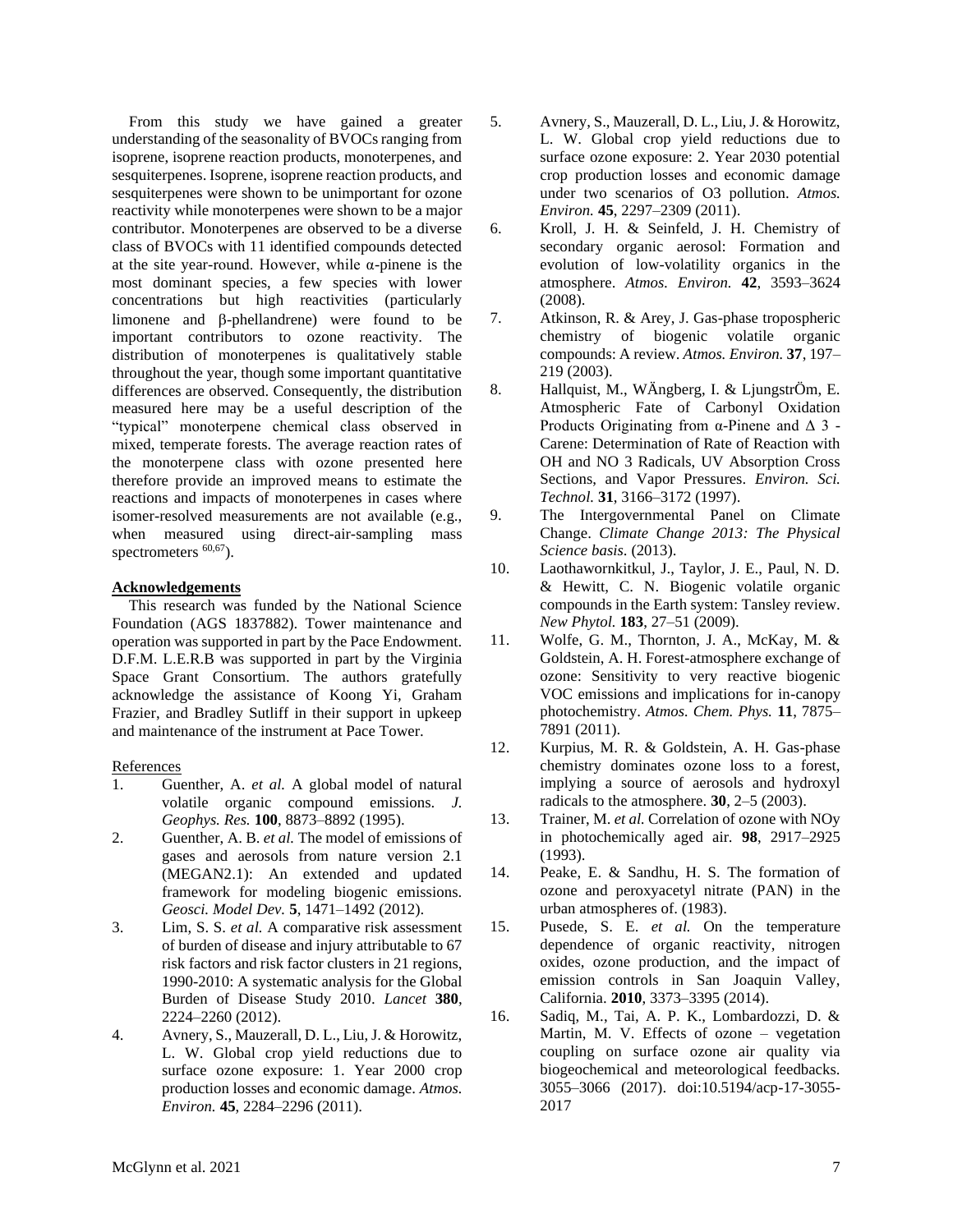- 17. Zheng, Y. *et al.* Drought impacts on photosynthesis, isoprene emission and atmospheric formaldehyde in a mid-latitude forest. **167**, 190–201 (2017).
- 18. Faiola, C. L. *et al.* Secondary Organic Aerosol Formation from Healthy and Aphid-Stressed Scots Pine Emissions. *ACS Earth Sp. Chem.* **3**, 1756–1772 (2019).
- 19. Kesselmeier, J. & Staudt, M. An Overview on Emission, Physiology and Ecology.pdf. *J. Atmos. Chem.* **33**, 23–88 (1999).
- 20. Geron, C., Rasmussen, R., Arnts, R. R. & Guenther, A. A review and synthesis of monoterpene speciation from forests in the United States. *Atmos. Environ.* **34**, 1761–1781 (2000).
- 21. Claeys, M., Wang, W., Ion, A. C. & Kourtchev, I. Formation of secondary organic aerosols from isoprene and its gas-phase oxidation products through reaction with hydrogen peroxide. **38**, 4093–4098 (2004).
- 22. Lee, A. *et al.* Gas-phase products and secondary aerosol yields from the ozonolysis of ten different terpenes. **111**, 1–18 (2006).
- 23. Goldstein, A. H. & Galbally, I. Known and unexplored organic constituents in the earth's atmosphere. *Environ. Sci. Technol.* (2007).
- 24. Hoffmann, T. *et al.* Formation of Organic Aerosols from the Oxidation of Biogenic Hydrocarbons. **1**, 189–222 (1997).
- 25. Atkinson, R., Aschmann, S. M., Arey, J. & Shorees, B. Formation of OH Radicals in the Gas Phase Reactions of Ozone with a Series of Terpenes. **97**, 6065–6073 (1992).
- 26. Hatakeyama, S., Isumi, K., Fukuyama, T. & Akimoto, H. Reactions of ozone with a-Pinene and B-Pinene in air: yields of gaseous and particulate products. **94**, (1989).
- 27. Matsumoto, J. Measuring biogenic volatile organic compounds (BVOCs) from vegetation in terms of ozone reactivity. *Aerosol Air Qual. Res.* **14**, 197–206 (2014).
- 28. Friedman, B. & Farmer, D. K. SOA and gas phase organic acid yields from the sequential photooxidation of seven monoterpenes. *Atmos. Environ.* **187**, 335–345 (2018).
- 29. Peñuelas, J. & Llusià, J. BVOCs: Plant defense against climate warming? *Trends in Plant Science* **8**, 105–109 (2003).
- 30. Lelieveld, J. *et al.* Atmospheric oxidation capacity sustained by a tropical forest. *Nature* **452**, 737–740 (2008).
- 31. Yee, L. D. *et al.* Observations of sesquiterpenes and their oxidation products in central Amazonia during the wet and dry seasons. 10433–10457 (2018).
- 32. Holzke, C., Hoffmann, T., Jaeger, L., Koppmann, R. & Zimmer, W. Diurnal and seasonal variation of monoterpene and sesquiterpene emissions from Scots pine (Pinus sylvestris L.). *Atmos. Environ.* **40**, 3174–3185 (2006).
- 33. Helmig, D., Ortega, J., Guenther, A., Herrick, J. D. & Geron, C. Sesquiterpene emissions from loblolly pine and their potential contribution to biogenic aerosol formation in the Southeastern US. *Atmos. Environ.* **40**, 4150–4157 (2006).
- 34. Porter, W. C., Safieddine, S. A. & Heald, C. L. Impact of aromatics and monoterpenes on simulated tropospheric ozone and total OH reactivity. *Atmos. Environ.* **169**, 250–257 (2017).
- 35. Goldstein, A. H. *et al.* Forest thinning experiment confirms ozone deposition to forest canopy is dominated by reaction with biogenic VOCs. **31**, 2–5 (2004).
- 36. Holopainen, J. K., Virjamo, V., Ghimire, R. P. & Blande, J. D. Climate Change Effects on Secondary Compounds of Forest Trees in the Northern Hemisphere. **9**, 1–10 (2018).
- 37. Faiola, C. L. *et al.* Terpene Composition Complexity Controls Secondary Organic Aerosol Yields from Scots Pine Volatile Emissions. *Sci. Rep.* **8**, 1–13 (2018).
- 38. Pollmann, J., Ortega, J. & Helmig, D. Analysis of atmospheric sesquiterpenes: Sampling losses and mitigation of ozone interferences. *Environ. Sci. Technol.* **39**, 9620–9629 (2005).
- 39. Gentner, D. R. *et al.* Elucidating secondary organic aerosol from diesel and gasoline vehicles through detailed characterization of organic carbon emissions. (2012). doi:10.1073/pnas.1212272109/- /DCSupplemental.www.pnas.org/cgi/doi/10.10 73/pnas.1212272109
- 40. Isaacman-VanWertz, G. *et al.* Automated singleion peak fitting as an efficient approach for analyzing complex chromatographic data. *J. Chromatogr. A* **1529**, 81–92 (2017).
- 41. Scanlon, J. & Willis, D. Calculation of Flame Ionization Detector Relative Response Factors Using the Effective Carbon Number Concept. (1985).
- 42. Faiola, C. L., Erickson, M. H., Fricaud, V. L., Jobson, B. T. & VanReken, T. M. Quantification of biogenic volatile organic compounds with a flame ionization detector using the effective carbon number concept. *Atmos. Meas. Tech.* **5**, 1911–1923 (2012).
- 43. National Institute for Standards and Technology. NIST Chemical Kinetics Database. *NIST* (2019). Available at: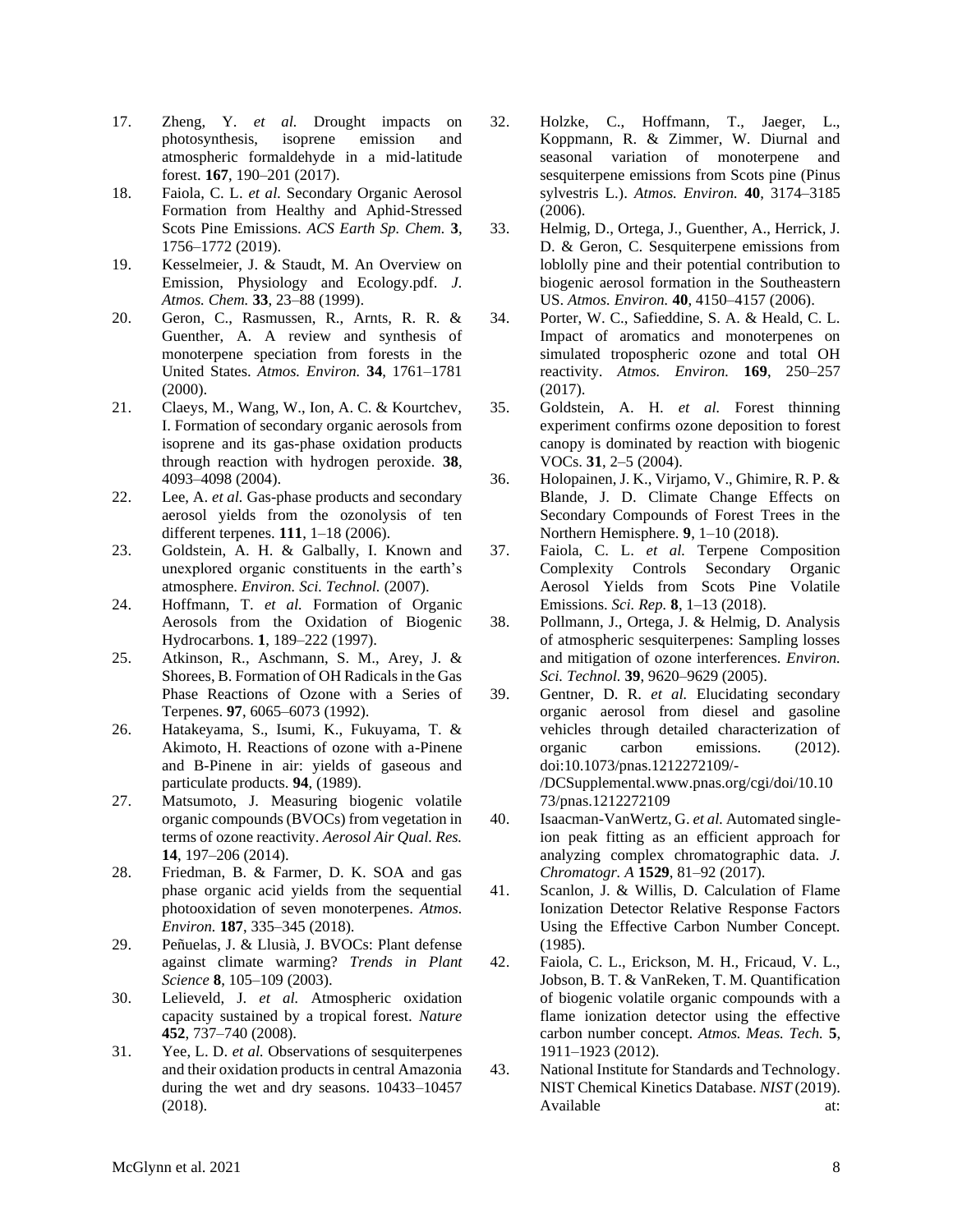https://kinetics.nist.gov/kinetics/index.jsp. (Accessed: 5th May 2020)

- 44. Worton, D. R. *et al.* Improved molecular level identification of organic compounds using comprehensive two-dimensional chromatography, dual ionization energies and high resolution mass spectrometry. *Analyst* **142**, 2395–2403 (2017).
- 45. Atkinson, R. *et al.* Evaluated kinetic and photochemical data for atmospheric chemistry: Volume  $II - gas$  phase reactions of organic species. *Atmos. Chem. Phys.* **6**, 3625–4055 (2006).
- 46. Pfrang, C., King, M. D., Canosa-Mas, C. E. & Wayne, R. P. Structure–activity relations (SARs) for gas-phase reactions of NO3, OH and O3 with alkenes: An update. *Atmos. Environ.* **40**, 1180–1186 (2006).
- 47. Atkinson, R., Aschmann, S. M. & Arey, J. Rate constants for the gas-phase reactions of OH and NO3 Radicals and O3 with sabinene and camphene. (1990).
- 48. Kerdouci, J., Picquet-Varrault, B. & Doussin, J. F. Prediction of rate constants for gas-phase reactions of nitrate radical with organic compounds: A new structure-activity relationship. *ChemPhysChem* **11**, 3909–3920 (2010).
- 49. Pinto, D. M. *et al.* The effects of increasing atmospheric ozone on biogenic monoterpene profiles and the formation of secondary aerosols. *Atmos. Environ.* **41**, 4877–4887 (2007).
- 50. Corchnoy, S. B. & Atkinson, R. Kinetics of the Gas-Phase Reactions of OH and NO3 Radicals with 2-Carene, 1,8-Cineole, p-Cymene, and Terpinolene. *Environ. Sci. Technol.* **24**, 1497– 1502 (1990).
- 51. Shu, Y. & Atkinson, R. Rate constants for the gas‐phase reactions of O3 with a series of Terpenes and OH radical formation from the O3 reactions with Sesquiterpenes at  $296 \pm 2$  K. *Int. J. Chem. Kinet.* **26**, 1193–1205 (1994).
- 52. King, M. D., Canosa-Mas, C. E. & Wayne, R. P. A structure-activity relationship (SAR) for predicting rate constants for the reaction of NO3, OH and O3 with monoalkenes and conjugated dienes. *Phys. Chem. Chem. Phys.* **1**, 2239–2246 (1999).
- 53. Pratt, K. A. *et al.* Contributions of individual reactive biogenic volatile organic compounds to organic nitrates above a mixed forest. *Atmos. Chem. Phys.* **12**, 10125–10143 (2012).
- 54. U.S. Environmental Protection Agency, E. P. I. v4. 1. EPI Suite<sup>TM</sup>-Estimation Program Interface | Predictive Models and Tools for Assessing Chemicals under the Toxic Substances Control

Act (TSCA) | US EPA. (2012). Available at: https://www.epa.gov/tsca-screening-tools/episuitetm-estimation-program-interface. (Accessed: 29th January 2021)

- 55. Kwok, E. S. C. & Atkinson, R. Estimation of hydroxyl radical reaction rate constants for gasphase organic compounds using a structurereactivity relationship: An update. *Atmos. Environ.* **29**, 1685–1695 (1995).
- 56. Guenther, A. Seasonal and spatial variations in natural volatile organic compound emissions. *Ecol. Appl.* **7**, 34–45 (1997).
- 57. Zimmerman, P. R. Testing of hydrocarbones emissions from vegetation, leaf litter and aquatic surfaces, and development of a methodology for compiling biogenic emissions inventories. *Epa-450/4-79-004* (1979).
- 58. Lamb, B., Guenther, A., Gay, D. & Westberg, H. A national inventory of biogenic hydrocarbon emissions. *Atmos. Environ.* **21**, 1695–1705 (1987).
- 59. Panopoulou, A. *et al.* Yearlong measurements of monoterpenes and isoprene in a Mediterranean city (Athens): Natural vs anthropogenic origin. *Atmos. Environ.* **243**, (2020).
- 60. Davison, B. *et al.* Concentrations and fluxes of biogenic volatile organic compounds above a Mediterranean Macchia ecosystem in western Italy. *Biogeosciences* **6**, 1655–1670 (2009).
- 61. Ramasamy, S., Ida, A., Jones, C. & Kato, S. Total OH reactivity measurement in a BVOC dominated temperate forest during a summer campaign , 2014. **131**, (2016).
- 62. Nakashima, Y. *et al.* Total OH reactivity measurements in ambient air in a southern Rocky mountain ponderosa pine forest during BEACHON-SRM08 summer campaign. *Atmos. Environ.* **85**, 1–8 (2014).
- 63. Sinha, V. *et al.* OH reactivity measurements within a boreal forest: Evidence for unknown reactive emissions. *Environ. Sci. Technol.* **44**, 6614–6620 (2010).
- 64. Ortega, J. *et al.* Flux estimates and OH reaction potential of reactive biogenic volatile organic compounds (BVOCs) from a mixed northern hardwood forest. **41**, 5479–5495 (2007).
- 65. Arnts, R. R., Mowry, F. L. & Hampton, G. A. A high-frequency response relaxed eddy accumulation flux measurement system for sampling short-lived biogenic volatile organic compounds. *J. Geophys. Res. Atmos.* **118**, 4860– 4873 (2013).
- 66. Lee, L., Teng, A. P., Wennberg, P. O., Crounse, J. D. & Cohen, R. C. On rates and mechanisms of OH and O3 reactions with isoprene-derived hydroxy nitrates. *Journal of Physical Chemistry*